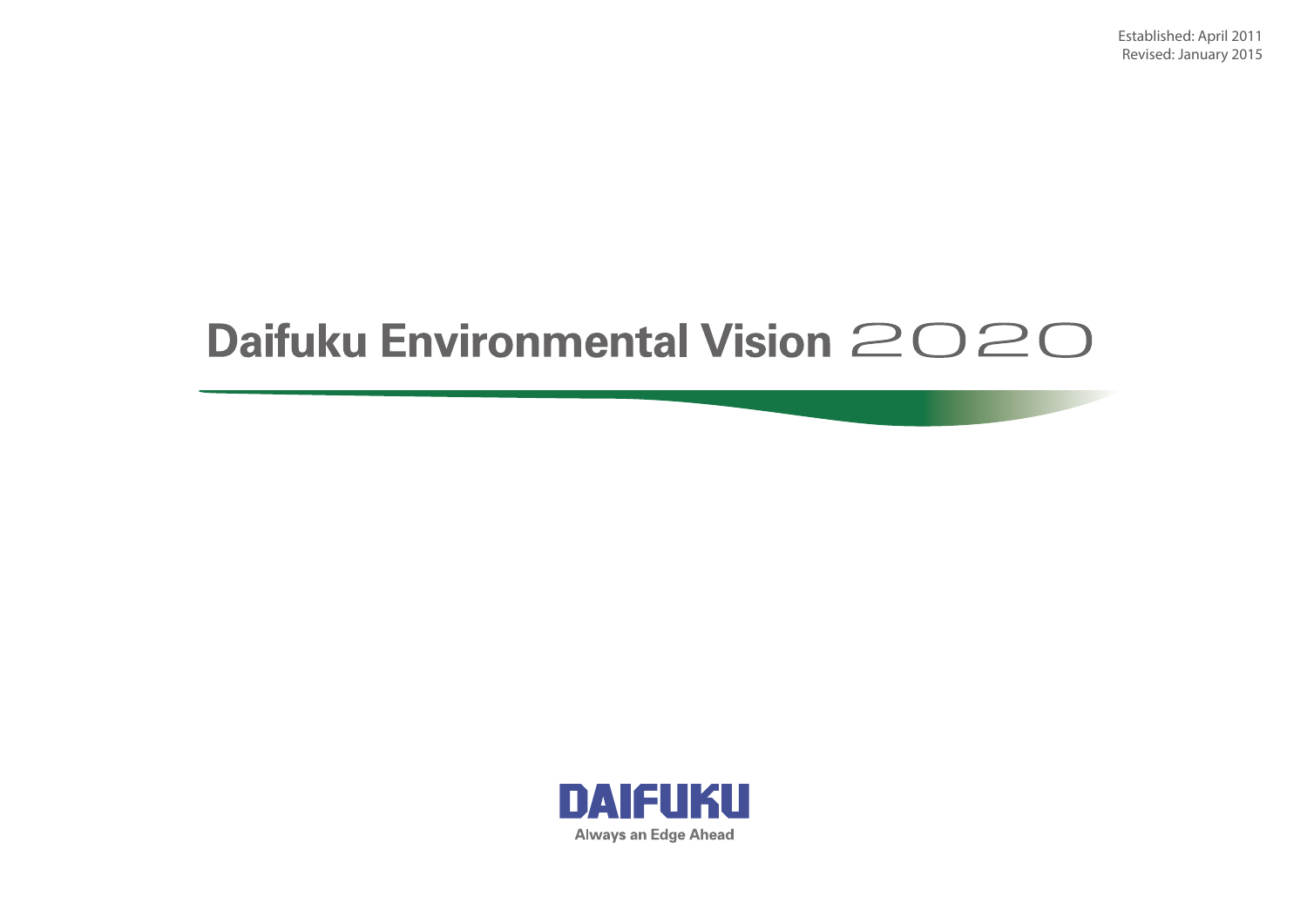## **Contribute to our customers, society, and the conservation of the global environment**



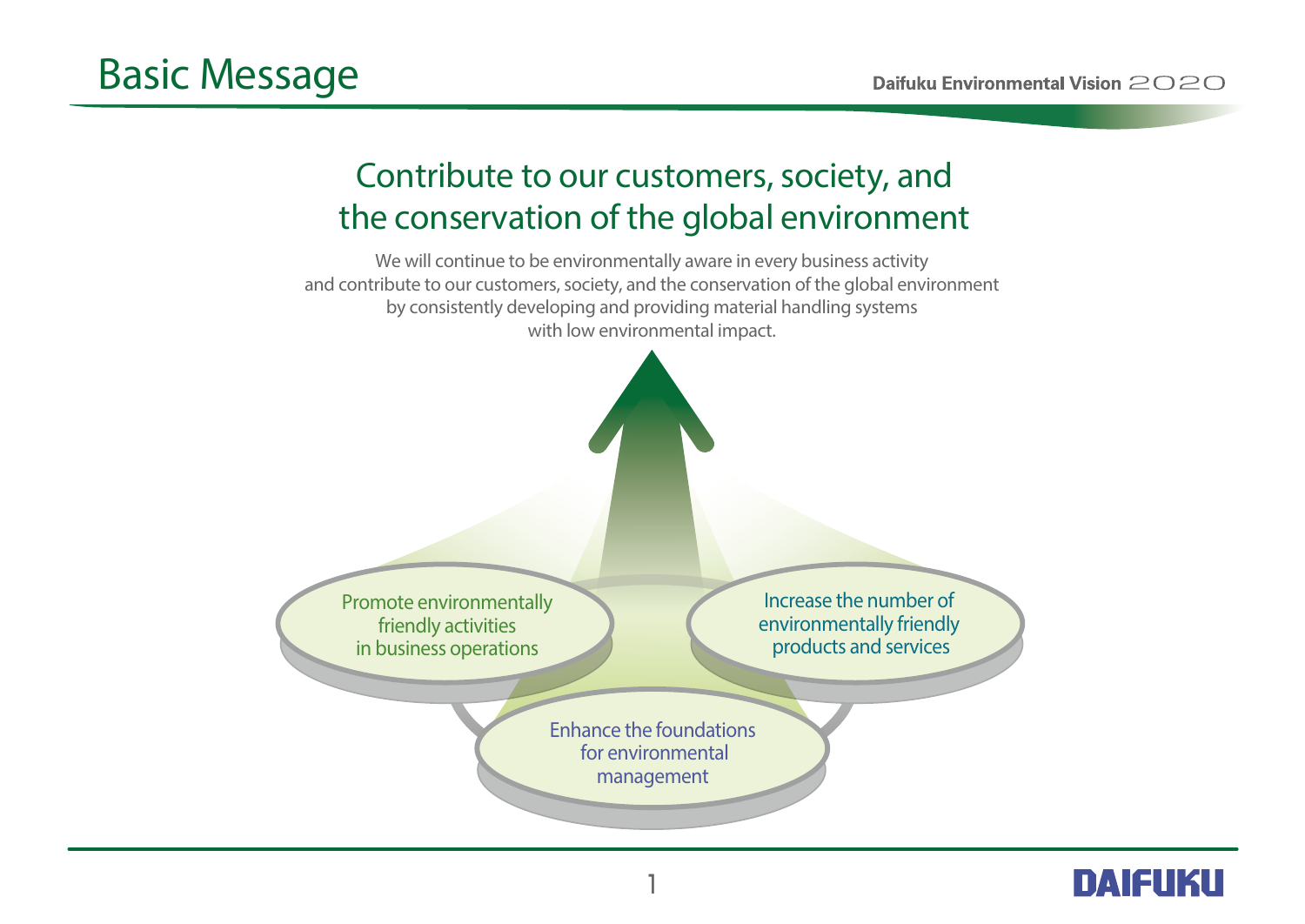## **1. Promote environmentally friendly activities in business operations**

- - Reducing CO2 emission from our business activities
	- Taking steps to save energy and resources, introduce renewable energy, preserve biodiversity, reduce the environmental impact, and harmonize with communities
- **2. Increase the number of environmentally friendly products and services** 
	- Developing and supplying environmentally friendly products and services that comply with our environmental standards
	- Helping our customers reduce CO2 emissions through our environmentally friendly products and services

## **3. Enhance the foundations for environmental management**

- Expanding environmental education and training to increase awareness across the Daifuku Group
- Building a global management framework for the Group's environmental contribution